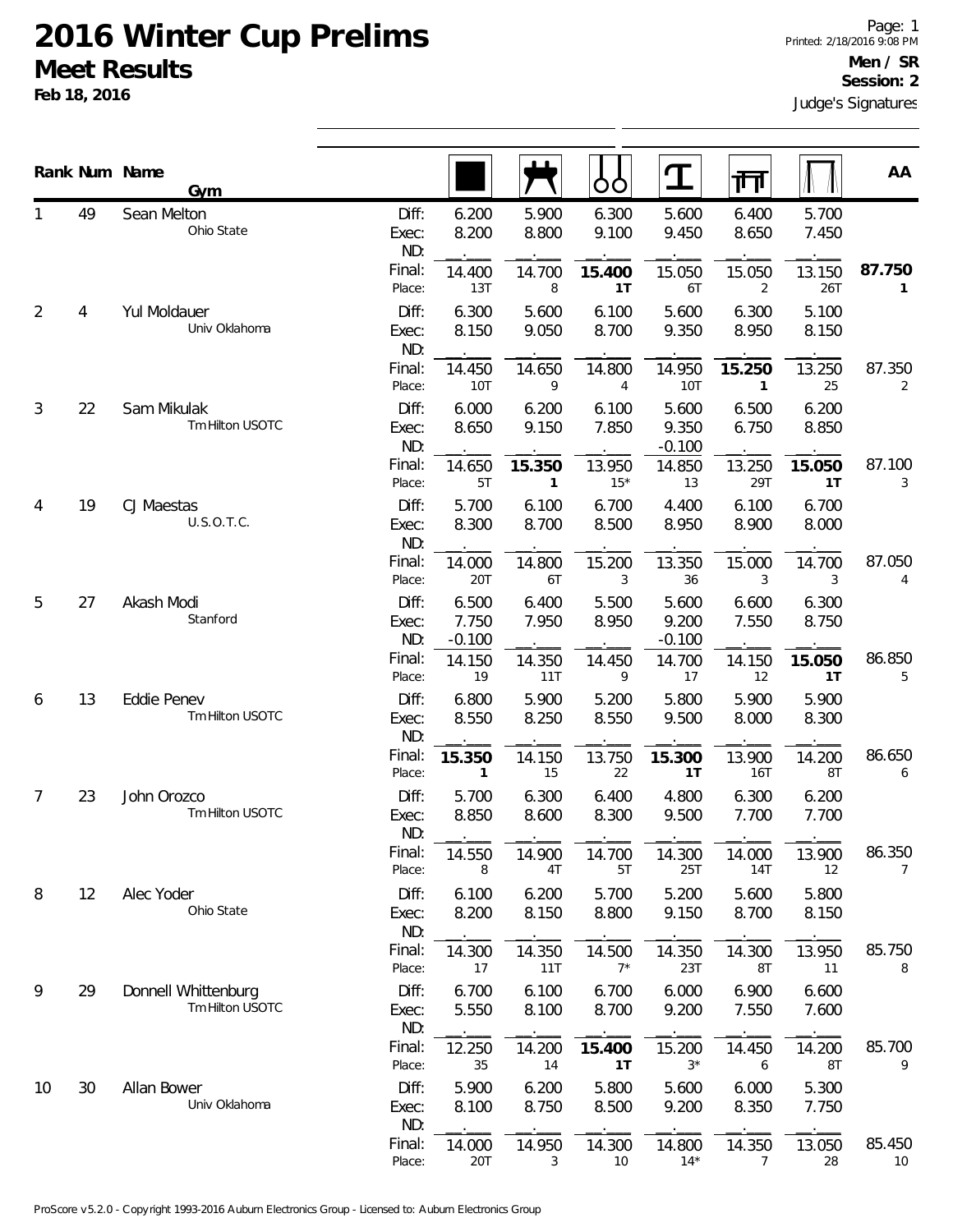|    |                | Rank Num Name<br>Gym                   |                                 |                                      |                          | O<br>O                   | $\mathbf T$                          | 帀                        |                          | AA           |
|----|----------------|----------------------------------------|---------------------------------|--------------------------------------|--------------------------|--------------------------|--------------------------------------|--------------------------|--------------------------|--------------|
| 11 | $\overline{2}$ | Joshua Dixon<br>U.S.O.T.C.             | Diff:<br>Exec:<br>ND:<br>Final: | 6.500<br>8.550<br>$-0.100$<br>14.950 | 5.800<br>7.650<br>13.450 | 5.400<br>8.650<br>14.050 | 5.800<br>9.300<br>$-0.100$<br>15.000 | 5.400<br>8.400<br>13.800 | 6.300<br>7.500<br>13.800 | 85.050       |
| 12 | 45             | Kevin Wolting<br><b>UC Berkeley</b>    | Place:<br>Diff:<br>Exec:        | 4<br>6.000<br>8.350                  | 26<br>5.700<br>9.200     | 14<br>5.100<br>8.350     | 8T<br>5.600<br>9.550                 | 20<br>5.000<br>8.650     | $13*$<br>5.800<br>7.000  | 11           |
|    |                |                                        | ND:<br>Final:<br>Place:         | 14.350<br>15T                        | 14.900<br>4T             | 13.450<br>25T            | $-0.100$<br>15.050<br>6T             | 13.650<br>22             | 12.800<br>30             | 84.200<br>12 |
| 13 | 10             | Dmitri Belanovski<br>Univ Michigan     | Diff:<br>Exec:<br>ND:           | 5.700<br>8.150<br>$-0.300$           | 5.700<br>8.350           | 5.400<br>8.300           | 5.200<br>9.300                       | 5.800<br>8.800           | 6.100<br>7.200           |              |
|    |                |                                        | Final:<br>Place:                | 13.550<br>25                         | 14.050<br>17             | 13.700<br>23             | 14.500<br>$21*$                      | 14.600<br>4              | 13.300<br>21T            | 83.700<br>13 |
| 14 | 18             | Robert Neff<br>Stanford                | Diff:<br>Exec:<br>ND:           | 6.300<br>7.400                       | 4.600<br>8.550           | 5.100<br>8.450           | 5.200<br>9.300                       | 5.600<br>8.300           | 5.800<br>8.600           |              |
|    |                |                                        | Final:<br>Place:                | 13.700<br>23                         | 13.150<br>30             | 13.550<br>24             | 14.500<br>$21*$                      | 13.900<br><b>16T</b>     | 14.400<br>5T             | 83.200<br>14 |
| 15 | 87             | Cameron Bock<br><b>SCATS Gym</b>       | Diff:<br>Exec:<br>ND:           | 6.100<br>7.550<br>$-0.300$           | 5.500<br>8.850           | 5.300<br>8.500           | 5.200<br>9.350<br>$-0.300$           | 5.700<br>7.600           | 5.500<br>8.100           |              |
|    |                |                                        | Final:<br>Place:                | 13.350<br>27T                        | 14.350<br>11T            | 13.800<br>20T            | 14.250<br>27                         | 13.300<br>28             | 13.600<br>16             | 82.650<br>15 |
| 16 | 1              | <b>Emyre Cole</b><br>Univ Michigan     | Diff:<br>Exec:<br>ND:           | 6.200<br>8.450                       | 5.100<br>8.450           | 3.800<br>8.300           | 5.600<br>9.550                       | 5.500<br>7.850           | 5.400<br>8.150           |              |
|    |                |                                        | Final:<br>Place:                | 14.650<br>5T                         | 13.550<br>$23*$          | 12.100<br>32             | 15.150<br>5                          | 13.350<br>26T            | 13.550<br>17             | 82.350<br>16 |
| 17 | 39             | Kiwan Watts<br>Above The Bar           | Diff:<br>Exec:<br>ND:           | 5.900<br>8.500                       | 5.400<br>8.000           | 5.600<br>7.850           | 5.200<br>8.350<br>$-0.100$           | 5.700<br>8.150           | 5.200<br>8.500           |              |
|    |                |                                        | Final:<br>Place:                | 14.400<br>13T                        | 13.400<br>27             | 13.450<br>25T            | 13.450<br>35                         | 13.850<br>19             | 13.700<br>15             | 82.250<br>17 |
| 18 | 43             | Adrian de los Angeles<br>Univ Michigan | Diff:<br>Exec:<br>ND:           | 6.100<br>8.350                       | 5.900<br>8.050           | 5.000<br>7.900           | 5.200<br>9.550                       | 5.200<br>7.050           | 5.600<br>7.850           |              |
|    |                |                                        | Final:<br>Place:                | 14.450<br>10T                        | 13.950<br>18T            | 12.900<br>29             | 14.750<br>16                         | 12.250<br>35             | 13.450<br>19             | 81.750<br>18 |
| 19 | 64             | Shane Wiskus<br>Mini-Hops Gym          | Diff:<br>Exec:<br>ND:           | 5.800<br>7.400                       | 5.000<br>8.350           | 5.000<br>8.950           | 5.200<br>9.350                       | 5.600<br>8.650           | 5.500<br>6.850           |              |
|    |                |                                        | Final:<br>Place:                | 13.200<br>30                         | 13.350<br>28             | 13.950<br>15T            | 14.550<br>20                         | 14.250<br>10             | 12.350<br>33             | 81.650<br>19 |
| 20 | 31             | Kyle Zemeir<br>UC Berkeley             | Diff:<br>Exec:<br>ND:           | 6.100<br>7.250                       | 5.400<br>7.650           | 5.600<br>8.600           | 5.600<br>8.450<br>$-0.300$           | 5.700<br>8.800           | 5.300<br>7.150           |              |
|    |                |                                        | Final:<br>Place:                | 13.350<br>27T                        | 13.050<br>32             | 14.200<br>11             | 13.750<br>32                         | 14.500<br>5              | 12.450<br>32             | 81.300<br>20 |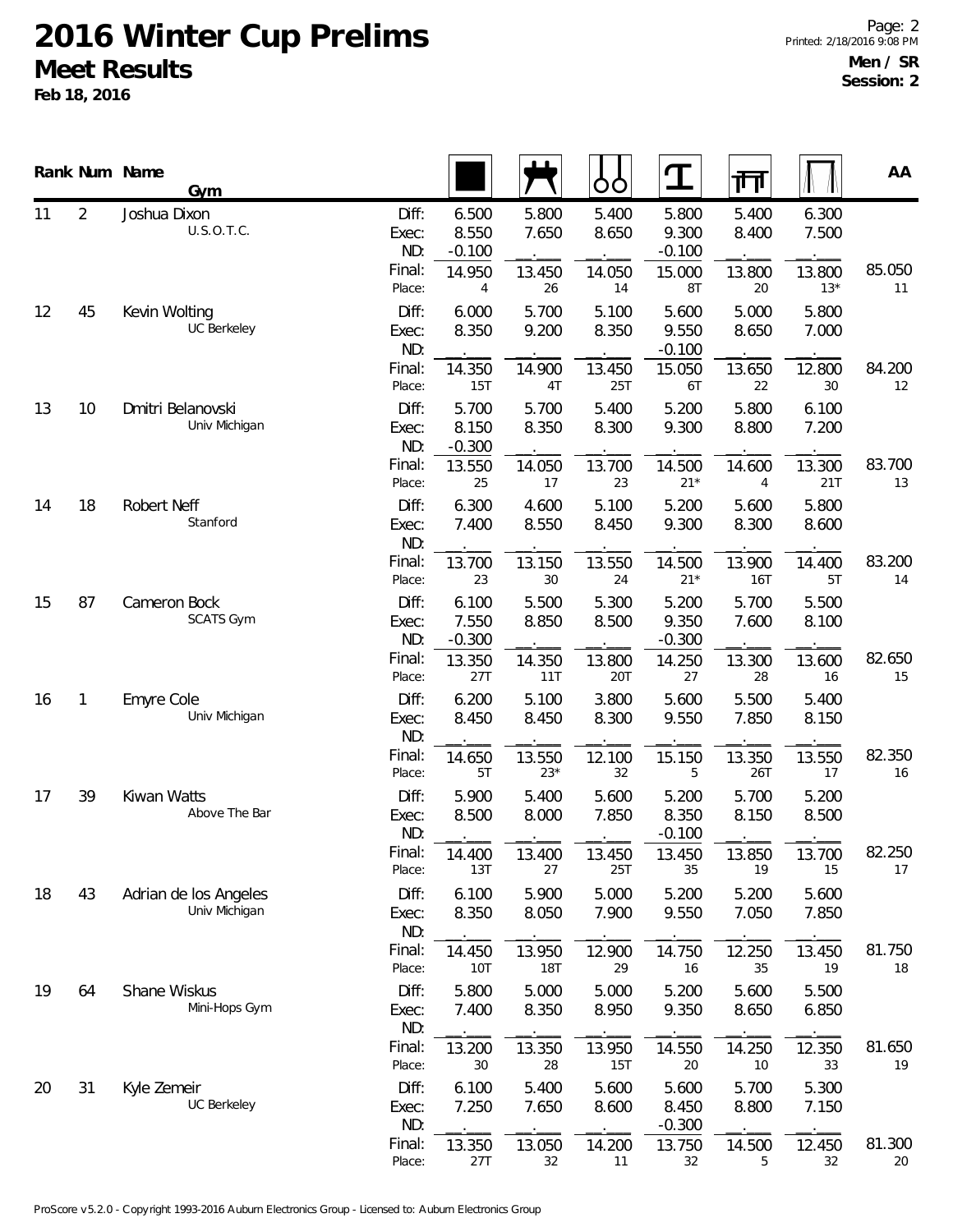|    |                | Rank Num Name<br>Gym                     |                       |                            |                      | OO                   | $\mathbf T$                | 帀              |                 | AA           |
|----|----------------|------------------------------------------|-----------------------|----------------------------|----------------------|----------------------|----------------------------|----------------|-----------------|--------------|
| 21 | 97             | Anton Stephenson<br>Univ Nebraska        | Diff:<br>Exec:<br>ND: | 6.000<br>7.650             | 5.200<br>8.600       | 5.300<br>7.900       | 5.600<br>8.800<br>$-0.300$ | 5.700<br>7.400 | 5.200<br>8.100  |              |
|    |                |                                          | Final:<br>Place:      | 13.650<br>24               | 13.800<br>20         | 13.200<br>27T        | 14.100<br>28               | 13.100<br>32   | 13.300<br>$21*$ | 81.150<br>21 |
| 22 | 61             | <b>Tanner Justus</b><br>Cypress Academy  | Diff:<br>Exec:<br>ND: | 5.800<br>8.400             | 5.300<br>8.650       | 4.800<br>9.100       | 5.200<br>9.450             | 5.000<br>8.150 | 4.700<br>6.550  |              |
|    |                |                                          | Final:<br>Place:      | 14.200<br>18               | 13.950<br><b>18T</b> | 13.900<br><b>18T</b> | 14.650<br>18               | 13.150<br>31   | 11.250<br>35    | 81.100<br>22 |
| 23 | 38             | Peter Daggett<br>Univ Oklahoma           | Diff:<br>Exec:<br>ND: | 5.600<br>7.500<br>$-0.100$ | 5.100<br>8.500       | 5.700<br>8.100       | 4.800<br>9.200             | 5.300<br>8.200 | 5.100<br>8.050  |              |
|    |                |                                          | Final:<br>Place:      | 13.000<br>32               | 13.600<br>22         | 13.800<br>20T        | 14.000<br>29               | 13.500<br>25   | 13.150<br>26T   | 81.050<br>23 |
| 24 | 32             | Andrew Botto<br>Univ Iowa                | Diff:<br>Exec:<br>ND: | 5.400<br>7.950<br>$-0.300$ | 4.800<br>8.300       | 6.100<br>7.850       | 5.600<br>9.200             | 5.200<br>7.550 | 5.200<br>8.100  |              |
|    |                |                                          | Final:<br>Place:      | 13.050<br>31               | 13.100<br>31         | 13.950<br>$15*$      | 14.800<br>$14*$            | 12.750<br>34   | 13.300<br>$21*$ | 80.950<br>24 |
| 25 | 76             | Bennet Huang<br>West Coast Olympic       | Diff:<br>Exec:<br>ND: | 5.400<br>6.900             | 5.600<br>8.500       | 4.400<br>8.400       | 5.200<br>9.400             | 5.000<br>8.550 | 4.800<br>8.700  |              |
|    |                |                                          | Final:<br>Place:      | 12.300<br>34               | 14.100<br>16         | 12.800<br>30T        | 14.600<br>19               | 13.550<br>24   | 13.500<br>18    | 80.850<br>25 |
| 26 | 55             | Jacob Moore<br><b>Twistars USA</b>       | Diff:<br>Exec:<br>ND: | 5.500<br>7.450<br>$-0.100$ | 5.100<br>7.500       | 4.700<br>8.500       | 4.400<br>9.400             | 5.100<br>7.900 | 4.900<br>7.650  |              |
|    |                |                                          | Final:<br>Place:      | 12.850<br>33               | 12.600<br>33         | 13.200<br>27T        | 13.800<br>31               | 13.000<br>33   | 12.550<br>31    | 78.000<br>26 |
| 27 | 63             | Nicholas Merryman<br>New England Academy | Diff:<br>Exec:<br>ND: | 4.600<br>7.550             | 5.100<br>6.850       | 4.900<br>7.900       | 3.600<br>9.000             | 4.600<br>6.550 | 4.900<br>8.400  |              |
|    |                |                                          | Final:<br>Place:      | 12.150<br>36               | 11.950<br>36         | 12.800<br>30T        | 12.600<br>37               | 11.150<br>36   | 13.300<br>21T   | 73.950<br>27 |
| 28 | 15             | Paul Ruggeri III<br>Tm Hilton USOTC      | Diff:<br>Exec:<br>ND: | 6.600<br>7.900             | 5.000<br>8.500       | 0.000<br>0.000       | 5.800<br>8.800<br>$-0.300$ | 6.300<br>7.600 | 6.300<br>7.500  |              |
|    |                |                                          | Final:<br>Place:      | 14.500<br>9                | 13.500<br>25         | 0.000<br>$33*$       | 14.300<br>25T              | 13.900<br>16T  | 13.800<br>$13*$ | 70.000<br>28 |
| 29 | $\overline{7}$ | Matthew Felleman<br>Penn State           | Diff:<br>Exec:<br>ND: | 6.000<br>7.500             | 5.100<br>8.450       | 0.000<br>0.000       | 5.600<br>8.150<br>$-0.100$ | 5.400<br>8.600 | 6.000<br>8.400  |              |
|    |                |                                          | Final:<br>Place:      | 13.500<br>26               | 13.550<br>$23*$      | 0.000<br>$33*$       | 13.650<br>33               | 14.000<br>14T  | 14.400<br>5T    | 69.100<br>29 |
| 30 | 40             | Tristan Burke<br>Ohio State              | Diff:<br>Exec:<br>ND: | 0.000<br>0.000             | 4.800<br>7.250       | 5.700<br>8.800       | 5.600<br>9.300             | 5.600<br>8.000 | 5.200<br>8.150  |              |
|    |                |                                          | Final:<br>Place:      | 0.000<br>$37*$             | 12.050<br>35         | 14.500<br>$7^*$      | 14.900<br>12               | 13.600<br>23   | 13.350<br>20    | 68.400<br>30 |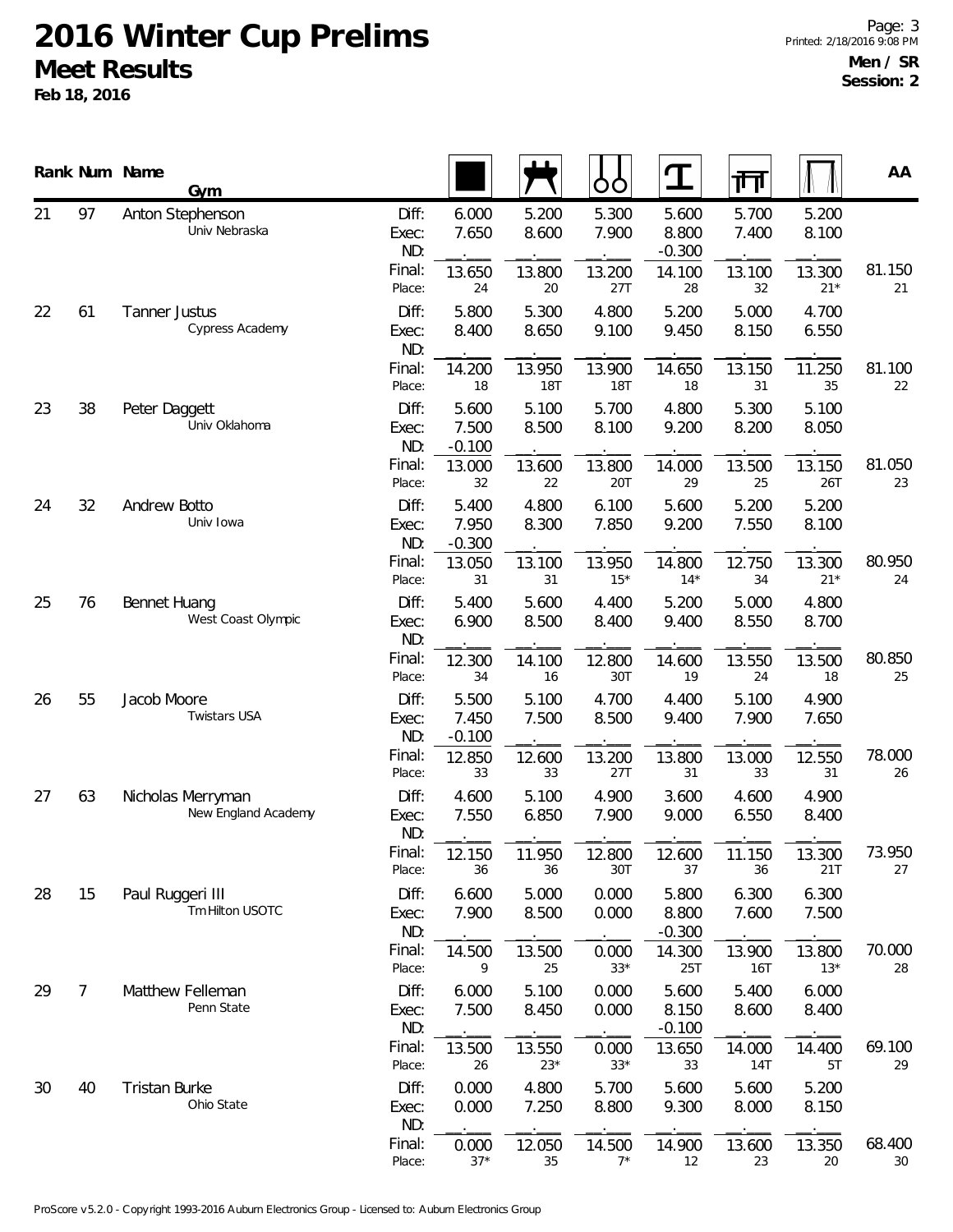|    |                | Rank Num Name<br>Gym                  |                       |                            |                       | O<br>O                | ${\bf T}$                  | गा                    |                | AA           |
|----|----------------|---------------------------------------|-----------------------|----------------------------|-----------------------|-----------------------|----------------------------|-----------------------|----------------|--------------|
| 31 | 28             | Marvin Kimble<br>Tm Hilton USOTC      | Diff:<br>Exec:<br>ND: | 0.000<br>0.000             | 6.700<br>8.100        | 6.200<br>8.500        | 0.000<br>0.000             | 6.000<br>8.300        | 6.500<br>8.000 |              |
|    |                |                                       | Final:<br>Place:      | 0.000<br>$37*$             | 14.800<br>6T          | 14.700<br>5T          | 0.000<br>$38*$             | 14.300<br>8T          | 14.500<br>4    | 58.300<br>31 |
| 32 | 20             | <b>Stacey Ervin</b><br>Univ Michigan  | Diff:<br>Exec:<br>ND: | 6.800<br>8.250             | 0.000<br>0.000        | 0.000<br>0.000        | 5.600<br>9.400             | 5.800<br>7.450        | 5.300<br>8.800 |              |
|    |                |                                       | Final:<br>Place:      | 15.050<br>3                | 0.000<br>$37*$        | 0.000<br>$33*$        | 15.000<br>8T               | 13.250<br>29T         | 14.100<br>10   | 57.400<br>32 |
| 33 | 50             | Steven Legendre<br>Tm Hilton Oklahoma | Diff:<br>Exec:<br>ND: | 6.800<br>8.350             | 5.400<br>7.150        | 6.100<br>8.050        | 5.600<br>9.700             | 0.000<br>0.000        | 0.000<br>0.000 |              |
|    |                |                                       | Final:<br>Place:      | 15.150<br>2                | 12.550<br>34          | 14.150<br>12          | 15.300<br>1T               | 0.000<br>$38*$        | 0.000<br>$36*$ | 57.150<br>33 |
| 34 | 26             | Hunter Justus<br>Univ Oklahoma        | Diff:<br>Exec:<br>ND: | 6.200<br>8.400             | 5.600<br>8.150        | 0.000<br>0.000        | 5.600<br>8.350             | 5.900<br>8.300        | 0.000<br>0.000 |              |
|    |                |                                       | Final:<br>Place:      | 14.600<br>7                | 13.750<br>21          | 0.000<br>$33*$        | 13.950<br>30               | 14.200<br>11          | 0.000<br>$36*$ | 56.500<br>34 |
| 35 | 86             | Leroy Clarke<br>Penn State            | Diff:<br>Exec:<br>ND: | 0.000<br>0.000             | 5.900<br>8.600        | 5.900<br>8.200        | 0.000<br>0.000             | 5.800<br>8.250        | 5.600<br>6.650 |              |
|    |                |                                       | Final:<br>Place:      | 0.000<br>$37*$             | 14.500<br>10          | 14.100<br>13          | 0.000<br>$38*$             | 14.050<br>13          | 12.250<br>34   | 54.900<br>35 |
| 36 | 33             | Colin VanWicklen<br>Univ Oklahoma     | Diff:<br>Exec:<br>ND: | 6.400<br>7.250<br>$-0.400$ | 0.000<br>0.000        | 0.000<br>0.000        | 6.000<br>9.050<br>$-0.100$ | 0.000<br>0.000        | 5.700<br>8.700 |              |
|    |                |                                       | Final:<br>Place:      | 13.250<br>29               | 0.000<br>$37*$        | 0.000<br>$33*$        | 14.950<br>10T              | 0.000<br>$38*$        | 14.400<br>5T   | 42.600<br>36 |
| 37 | 24             | Jacob Dalton<br>Tm Hilton Oklahoma    | Diff:<br>Exec:<br>ND: | 6.500<br>7.850             | 0.000<br>0.000        | 0.000<br>0.000        | 6.000<br>9.200             | 0.000<br>0.000        | 5.600<br>7.400 |              |
|    |                |                                       | Final:<br>Place:      | 14.350<br>15T              | 0.000<br>$37*$        | 0.000<br>$33*$        | 15.200<br>$3^{\star}$      | 0.000<br>$38*$        | 13.000<br>29   | 42.550<br>37 |
| 38 | 41             | Danell Leyva<br>Universal Gym         | Diff:<br>Exec:<br>ND: | 0.000<br>0.000             | 0.000<br>0.000        | 5.600<br>8.300        | 5.600<br>8.250<br>$-0.300$ | 2.600<br>1.300        | 0.000<br>0.000 |              |
|    |                |                                       | Final:<br>Place:      | 0.000<br>$37*$             | 0.000<br>$37*$        | 13.900<br>18T         | 13.550<br>34               | 3.900<br>37           | 0.000<br>$36*$ | 31.350<br>38 |
| 39 | $\mathfrak{Z}$ | Donothan Bailey<br>Tm Hilton USOTC    | Diff:<br>Exec:<br>ND: | 5.800<br>8.100<br>$-0.100$ | 6.200<br>9.000        | 0.000<br>0.000        | 0.000<br>0.000             | 0.000<br>0.000        | 0.000<br>0.000 |              |
|    |                |                                       | Final:<br>Place:      | 13.800<br>22               | 15.200<br>2           | 0.000<br>$33*$        | 0.000<br>$38*$             | 0.000<br>$38*$        | 0.000<br>$36*$ | 29.000<br>39 |
| 40 | 14             | Trevor Howard<br>Penn State           | Diff:<br>Exec:<br>ND: | 6.200<br>8.250             | 0.000<br>0.000        | 0.000<br>0.000        | 5.600<br>9.050<br>$-0.300$ | 0.000<br>0.000        | 0.000<br>0.000 |              |
|    |                |                                       | Final:<br>Place:      | 14.450<br><b>10T</b>       | 0.000<br>$37^{\star}$ | 0.000<br>$33^{\star}$ | 14.350<br>23T              | 0.000<br>$38^{\star}$ | 0.000<br>$36*$ | 28.800<br>40 |